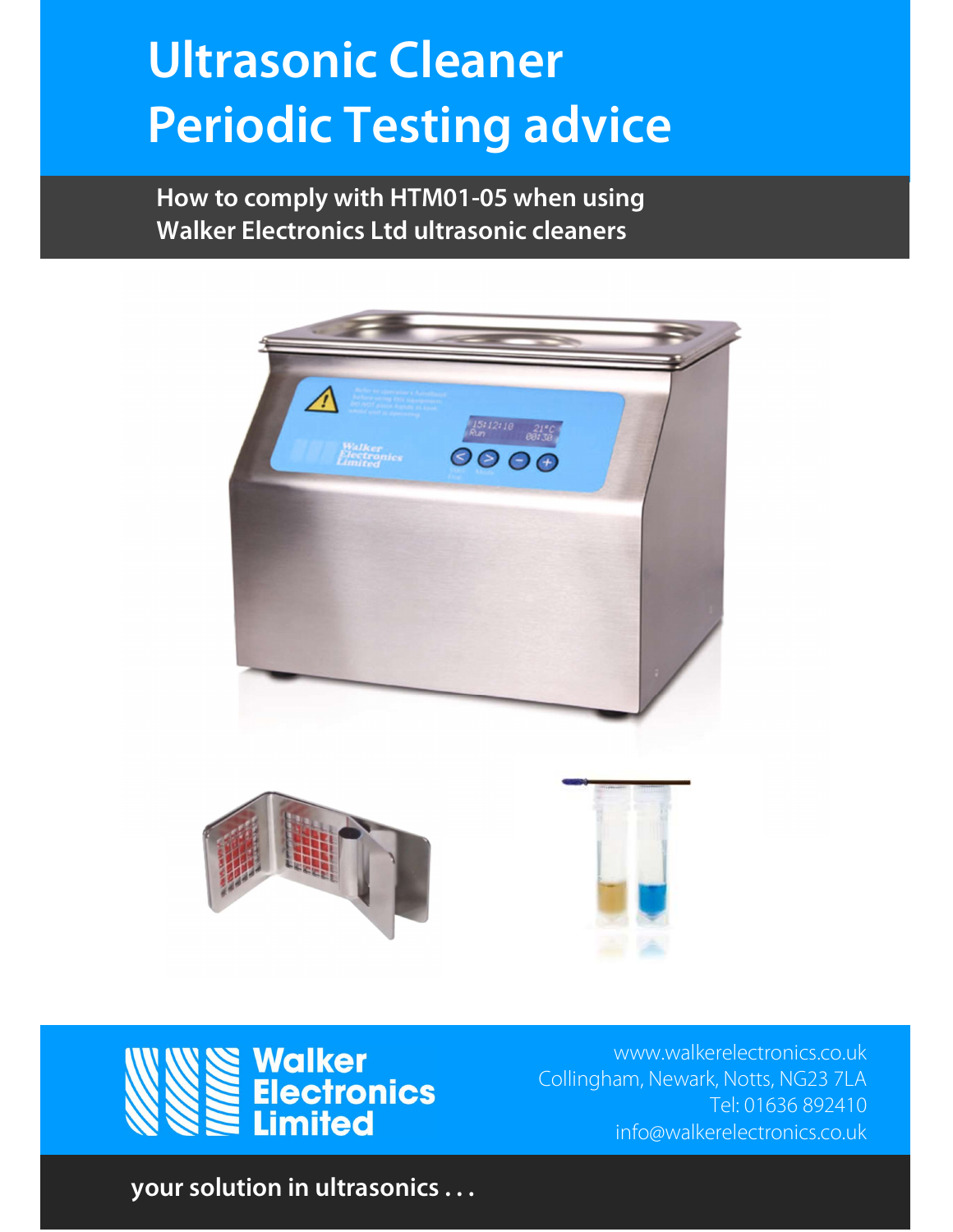#### contents…

| Why test your ultrasonic cleaner?               | Page 2          |
|-------------------------------------------------|-----------------|
| HTM01-05 testing schedule                       | Page 3          |
| Definitions used in tests                       | Page 4          |
| Understanding the foil ablation test            | Page 5          |
| About Load test strips                          | Page 6          |
| Load test strips instruction                    | Pages 7 and 8   |
| Interpreting load test results                  | Page 9          |
| DentaCheck Protein residue test                 | Pages 10 and 11 |
| Interpreting Protein residue test results       | Page 12         |
| <b>Wand Meters</b>                              | Page 13         |
| Performing a foil ablation test                 | Pages 14 and 15 |
| Interpreting Protein foil ablation test results | Page 16         |
| Quick guide to testing                          | Page 17         |
| Blank for your notes                            | Page 18         |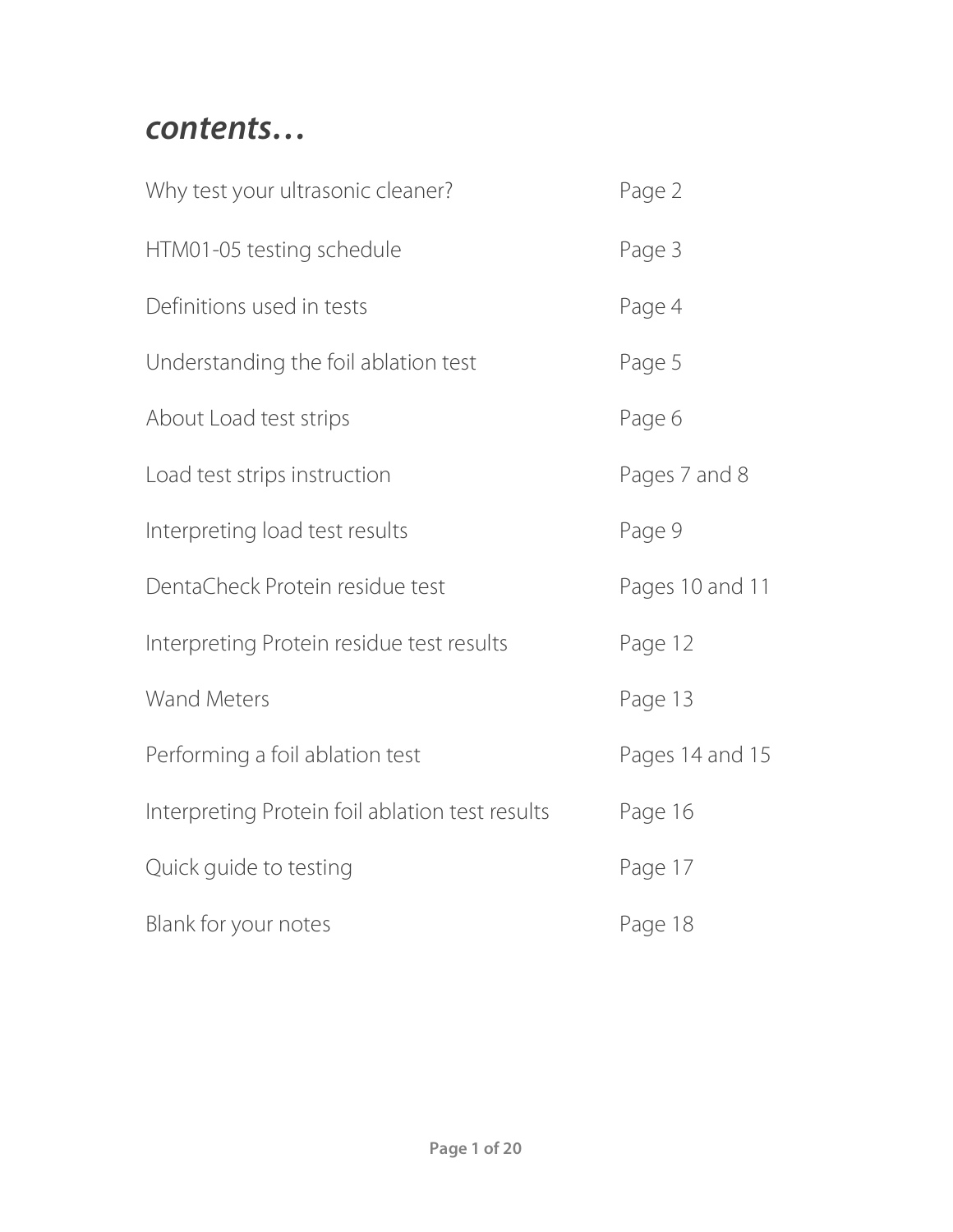## why test your ultrasonic cleaner?...

HTM01-05 is the standard that all primary care dental practices must be working towards.

HTM 01-05 states "Patients deserve to be treated in a safe and clean environment with consistent standards of care every time they receive treatment. It is essential that the risk of person-to-person transmission of infections be minimised as much as possible."

A testing protocol for ultrasonic cleaners is an important part of HTM01-05.

This leaflet sets out the procedure which Walker Electronics Ltd advise must be carried out on their range of ultrasonic cleaners.

It is a combination of advice by Walker Electronics Ltd and HTM01-05.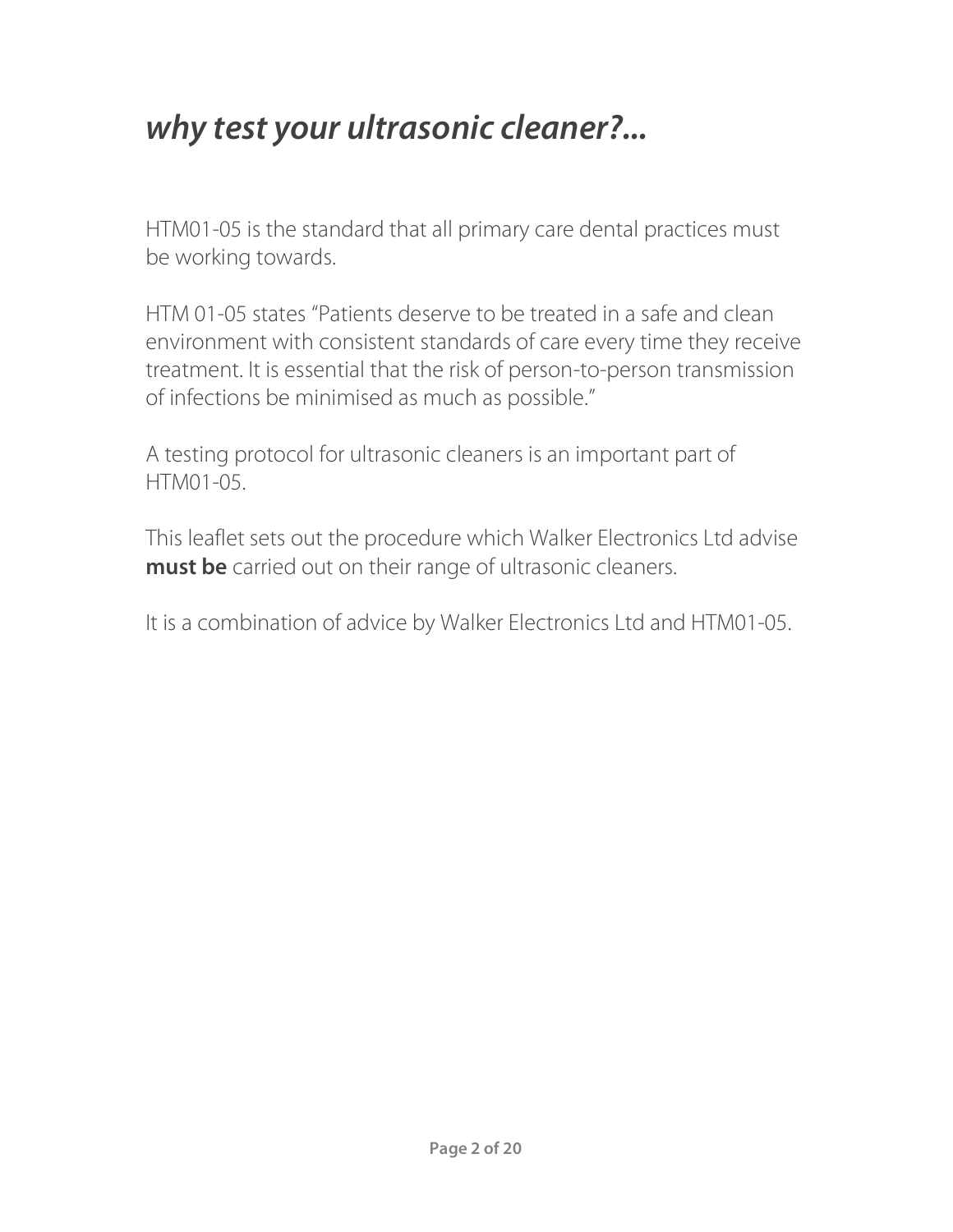## HTM01-05 testing schedule…

| Daily Test                                                                             | Description                                                                                                                                                         | Performed by                                                                | Reference                    |
|----------------------------------------------------------------------------------------|---------------------------------------------------------------------------------------------------------------------------------------------------------------------|-----------------------------------------------------------------------------|------------------------------|
| Drain machine at<br>end of day/session.                                                | Remove all contaminated<br>water from tank. Wipe with<br>mild disinfectant and cloth,<br>rinse and dry thoroughly.<br>DO NOT use corrosive<br>chemicals or alcohol. | User or<br>operator                                                         | Walker<br>Electronics<br>Ltd |
| Cleaning efficacy.                                                                     | Visual inspection all items<br>cleaned. Ensure there are<br>no visual contaminants.                                                                                 | User or<br>operator                                                         | Walker<br>Electronics<br>Ltd |
| <b>Weekly Test</b>                                                                     | Description                                                                                                                                                         |                                                                             |                              |
| Protein Residue<br>Test (using<br>DentaCheck<br>residual protein test<br>pages 10-12). | Confirms that the cleaning<br>process retains the<br>capability of removing<br>proteins from loads.                                                                 | User or<br>operator                                                         | Walker<br>Electronics<br>Ltd |
| Cleaning efficacy<br>test<br>(using the load<br>check holder and<br>strips pages 6-9). | Confirms that the ultrasonic<br>cleaner is capable of<br>removing artificial soil.                                                                                  | User or<br>operator                                                         | Walker<br>Electronics<br>Ltd |
| Quarterly Test                                                                         | Description                                                                                                                                                         |                                                                             |                              |
| Cleaning efficacy<br>test<br>(using the load<br>check holder and<br>strips pages 6-9)  | Confirms that the ultrasonic<br>cleaner is capable of<br>removing artificial soil.                                                                                  | CP(D) or service<br>engineer                                                | <b>BS EN ISO</b><br>15583:1  |
| Ultrasonic activity<br>test (see note on<br>page 5).                                   | Foil ablation test. Refer to<br>instruction on pages 14 to<br>16 of this leaflet.                                                                                   | CP(D) or service<br>engineer                                                | <b>BS EN ISO</b><br>15583:1  |
| Protein Residue<br>Test<br>(using DentaCheck<br>residual protein test<br>pages 10-12). | Confirms that the cleaning<br>process retains the<br>capability of removing<br>proteins from loads.                                                                 | $CP(D)$ or service<br>engineer                                              | <b>BS EN ISO</b><br>15583:1  |
| <b>Annual Test</b>                                                                     | Description                                                                                                                                                         |                                                                             |                              |
| Completion of ALL<br>validation tests<br>above                                         |                                                                                                                                                                     | $CP(D)$ or service<br>engineer or<br>Return to<br>Walker<br>Electronics Ltd | As above                     |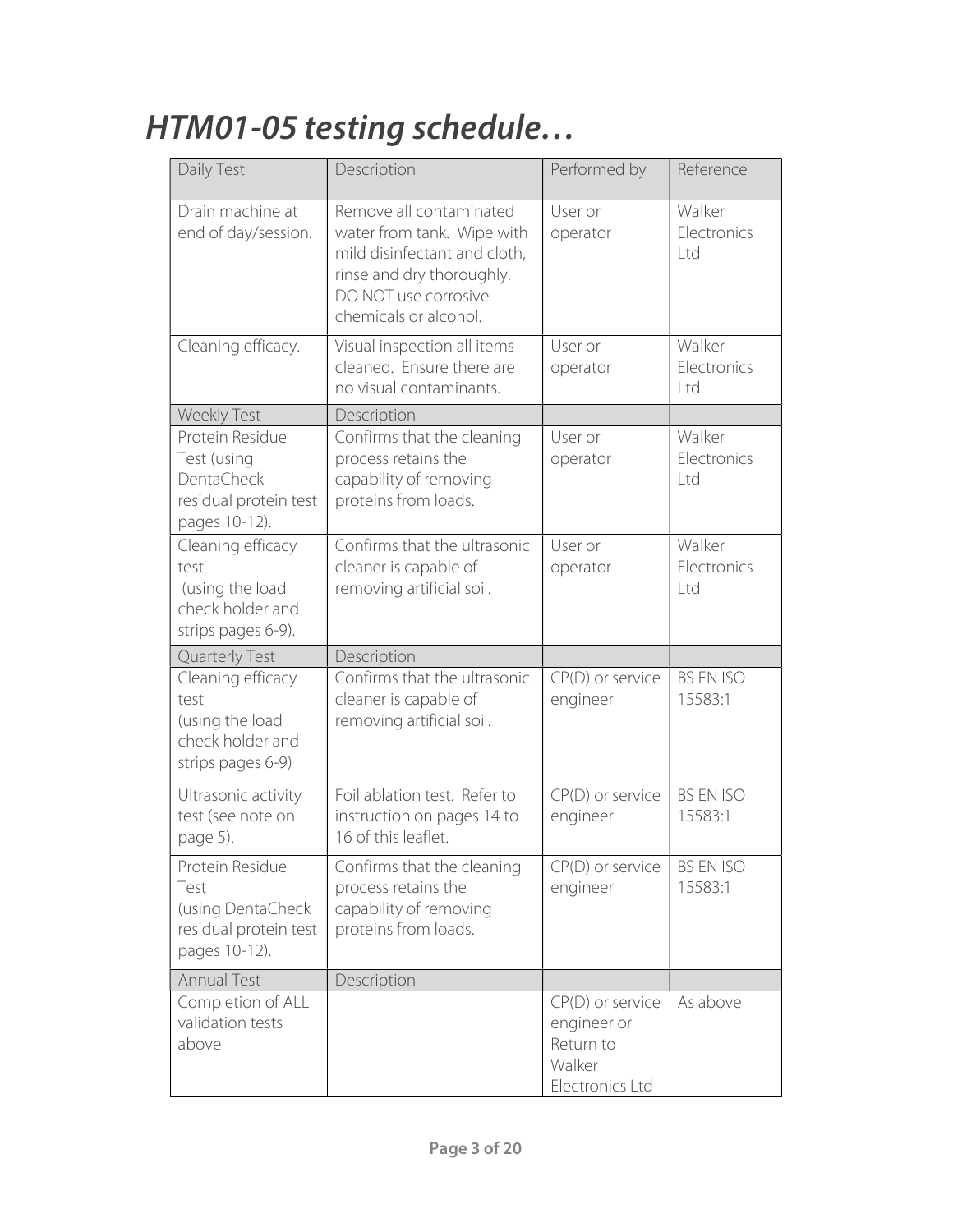## definitions as per HTM01-05…

#### User

This person has day-to-day responsibility for the management of the decontamination equipment and processes. A likely overlap may mean that this role is duplicated, but the responsibility must be demonstrated. An important function of the User is to ensure that anyone operating and testing decontamination equipment (that is, an Operator) is suitably trained and competent. The User should seek advice from manufacturers or the service engineer on how to carry out the testing of equipment and daily tasks.

#### **Operator**

This is the person with authority to operate decontamination equipment. This person will also carry out daily and weekly periodic tests.

#### CP (D) - Competent Person (Decontamination)

This person is responsible for the servicing, testing and maintaining of the decontamination within in practice. The competent person may be either directly employed by the practice, or provide a service by the PCT or a third party.

#### Service Engineer

A person provided under a service level agreement or contract who is certified by the service agent or Walker Electronics Ltd to be competent to both service and test specified decontamination equipment. This person may, among other duties, perform validation tests in accordance with EN standards cited in HTM01-05. The service engineer may give an opinion on the outcomes of validation testing as well as providing data to an Authorising Engineer (Decontamination) or Authorised Person (Decontamination) for validation approval.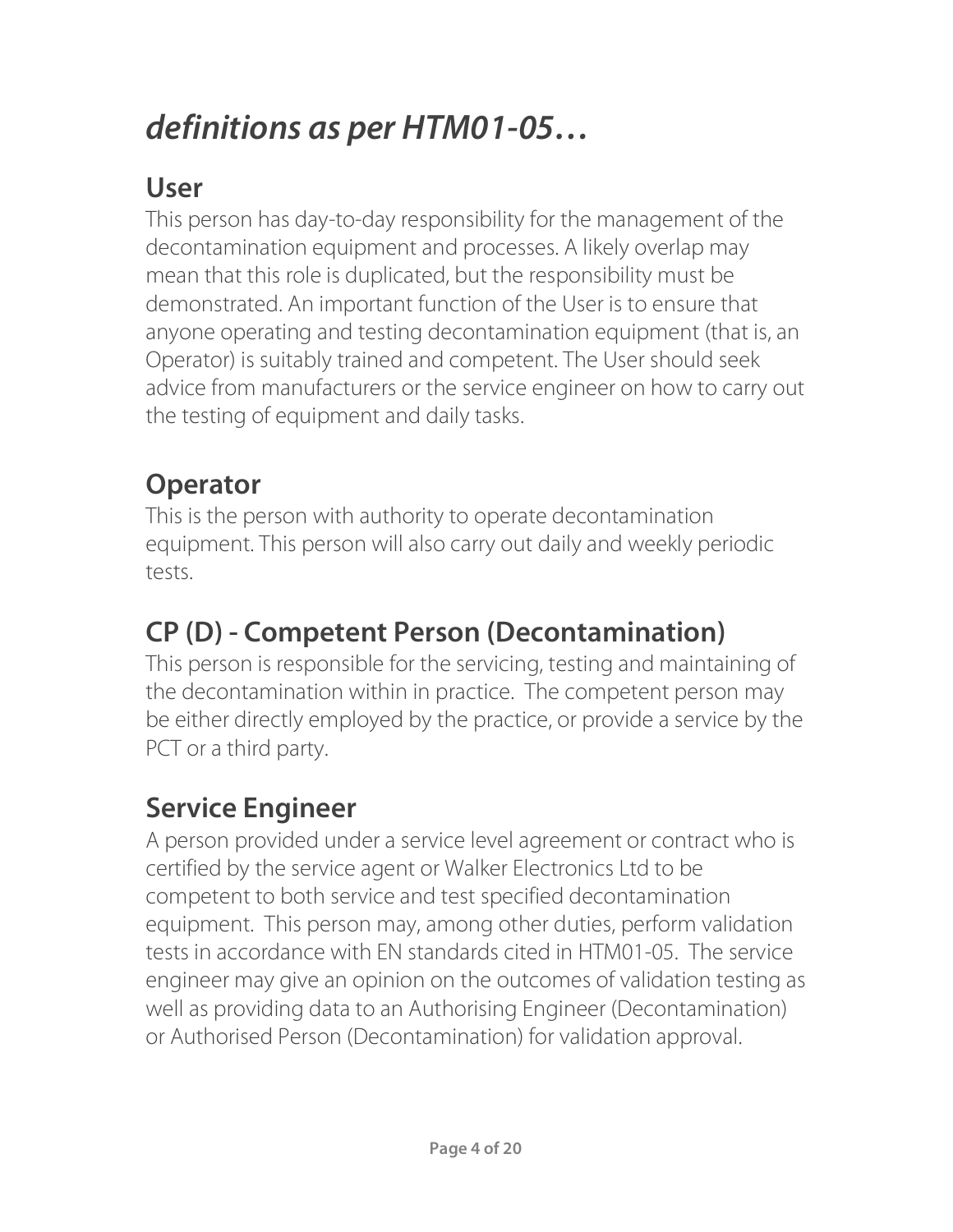## understanding the Foil Ablation test…

On a multi transducer tank the foil ablation test, protein residue test and the soil test will all provide a different, but accurate assessment of the ultrasonic cleaners' ability to remove protein.

On a single transducer tank, it is Walker Electronics Ltd opinion that the weekly load test and the weekly protein residue test OR foil ablation test alone will determine the cleaning efficiency of the ultrasonic cleaner. If there were a fault that leads to a failure of the protein residue test or soil test, this fault would also have led to a failure of the foil ablation test. Conversely, if there were a fault that leads to a failure of the foil ablation test this fault would also have led to a failure of the protein residue test or soil test.

Walker Electronics Ltd are therefore of the opinion that the foil ablation test provides little or no benefit in assessing the efficacy of an ultrasonic cleaner WITH A SINGLE TRANSDUCER and therefore advises that this test can be omitted from the service schedule of its model QC and Q105 units.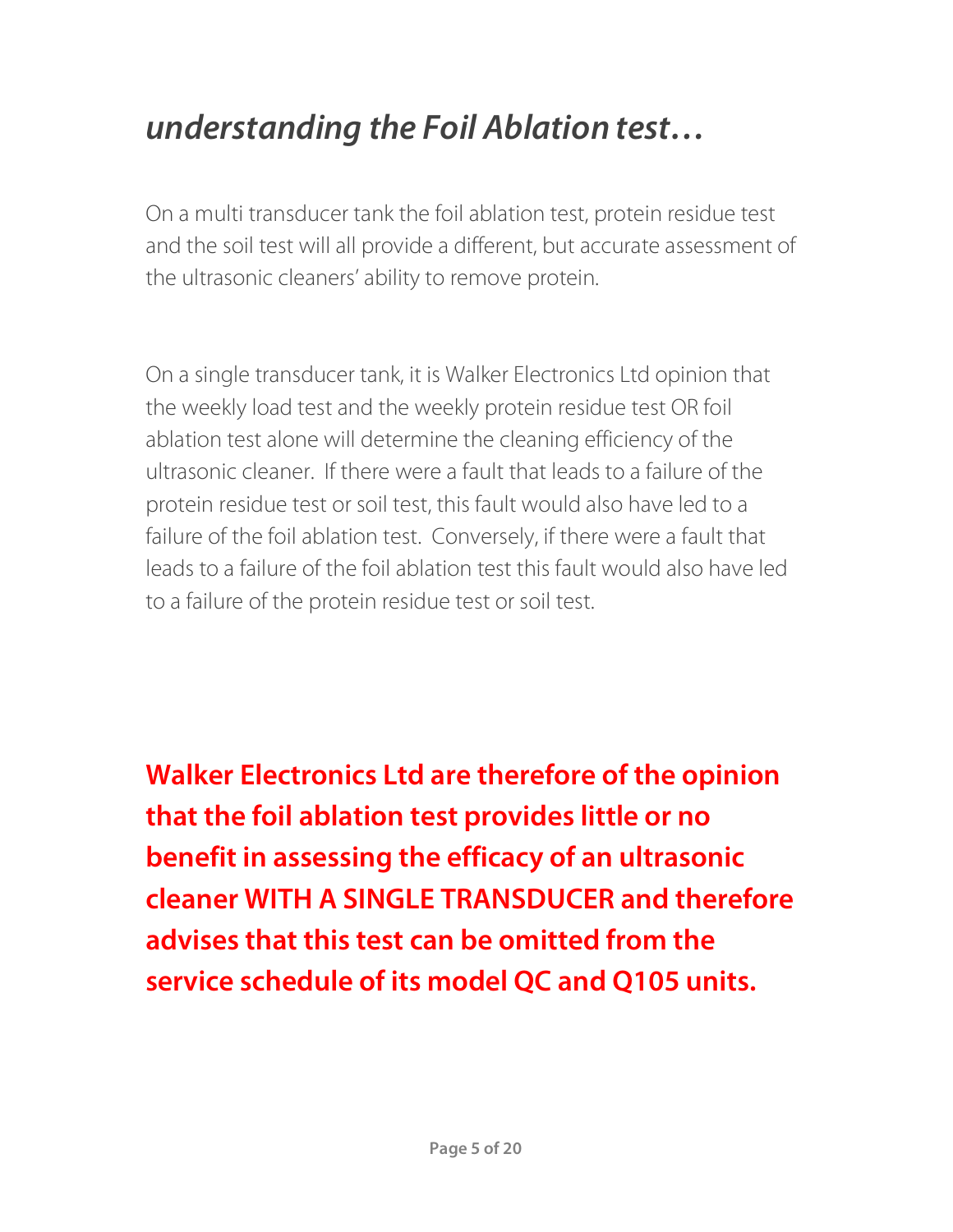## about Load Test Strips…

Walker Electronics Ltd load check strips are a consistent, reproducible and reliable way of keeping check on the cleaning efficiency of your ultrasonic bath.

They are used in conjunction with the load check holder and can be used with no risk of adding blood borne contaminants as they contain two sources of protein, lipids and polysaccharides derived from eggs and porcine.

Specially formulated to mimic the cleaning efficacy soil tests for surgical instruments as described in HTM 01-05.

The strips have many benefits including:

- Safe to handle
- Reproducible testing
- Easy to interpret results
- Bench marked performance suitable for validation
- Mimics occluded surfaces to present a realistic challenge

Use these strips on a weekly basis to validate the cleaning efficiency of your Walker Electronics Ltd Ultrasonic Cleaner.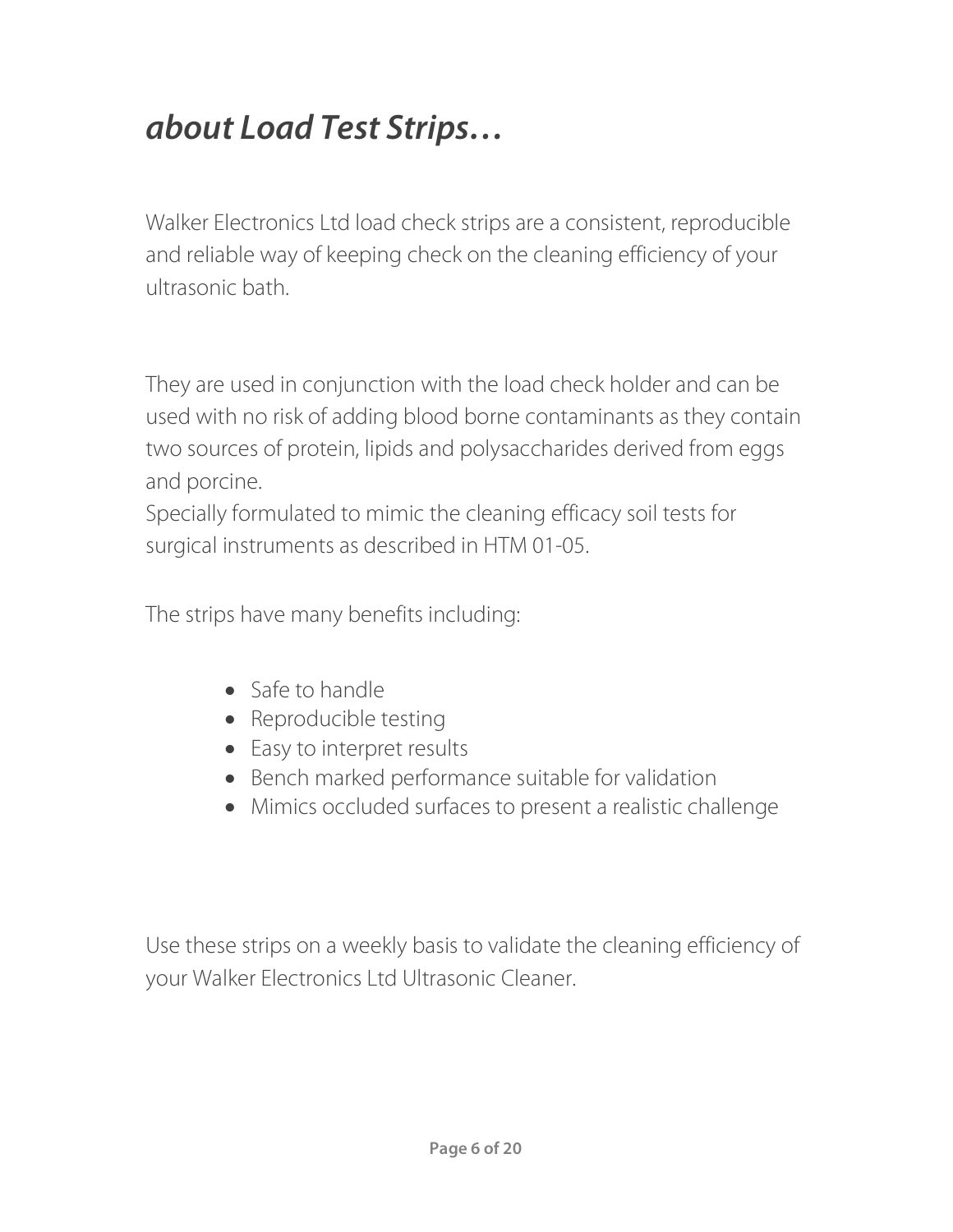## Load Test Strips instruction…

- 1. Fill the bath with satisfactory potable (drinking) water and your normal detergent at the recommended dilution and to the recommended level. The fluid temperature must be in excess of  $20^{\circ}$ C.
- 2. Degas the solution by running the unit through 1 cycle as advised by the equipment manufacturer.
- 3. Ensure that your hands and the load check holder is dry.
- 4. Place 1 check strip in the holder ensuring it is centrally located and not protruding from either side (1)
- 5. For the model QC and Q105, place the holder in the middle of the basket as shown (2). For the models 80T, T105, 80H and H105 place one holder at each end of the basket as shown (3)





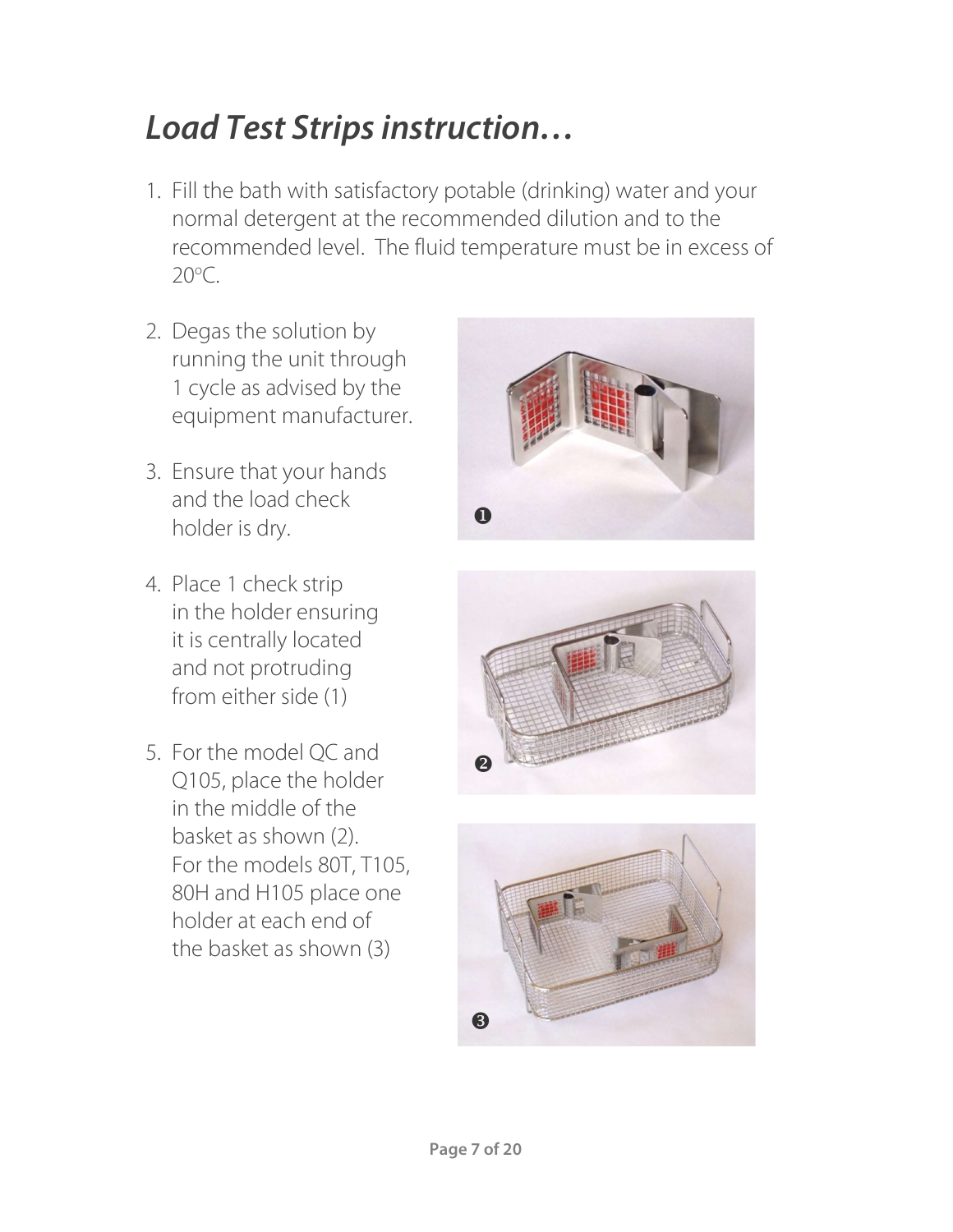6. After running a complete cycle (see important notes), remove the holder from the basket and carefully remove the check strip. Rinse the strip under potable water to remove any loosened soil. Caution should be used, as the holder may be hot and any residual soil from the strip may stain.

## IMPORTANT notes...

Place the holder in a vertical position as shown as placing it horizontally may affect the result.

The suggested time of 6 minutes SHOULD be the time for your normal cycle length for the 80T and 80H.

In the case of the QC, Q105, T105 and H105 the default cycle length is 3 minutes and this should be the length of the initial soil test cycle. Should the test fail at 3 minutes, the test time should be increased in 1 minute increments until a pass result is achieved. Consult Walker Electronics Ltd if the test fails after 6 minutes test time.

The time taken to achieve a soil test pass result should then be used as your normal cycle time.

The test can be affected by many factors. The most common reasons for test failures are incorrect solution or dilution especially in hard water areas, trapped air in the water, and incorrect storage of test strips.

## STORE THE STRIPS BELOW 20°C PREFEREABLE REFRIGERATE

Both the load check indicator strips and the load check holder are available by calling Walker Electronics Ltd on 01636 892410 or ordering online at www.walkerelectronics.co.uk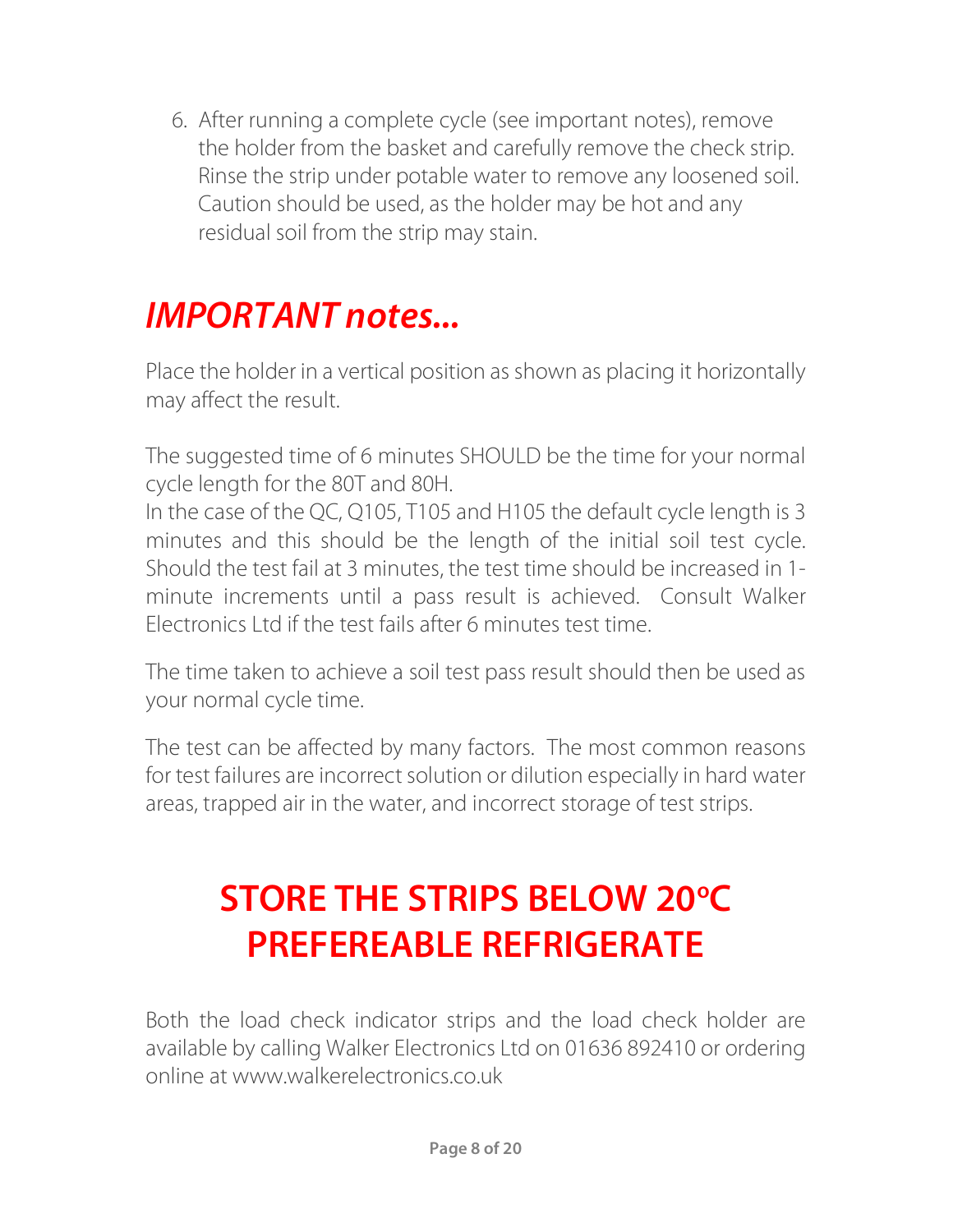## interpreting Load Strip Test results…

Inspect the check strip for evidence of soil by placing it against a white background



If more than 2% of the soil remains on the strip, cleaning should be considered inadequate and department procedures should be followed in respect of failed cleaning efficacy testing.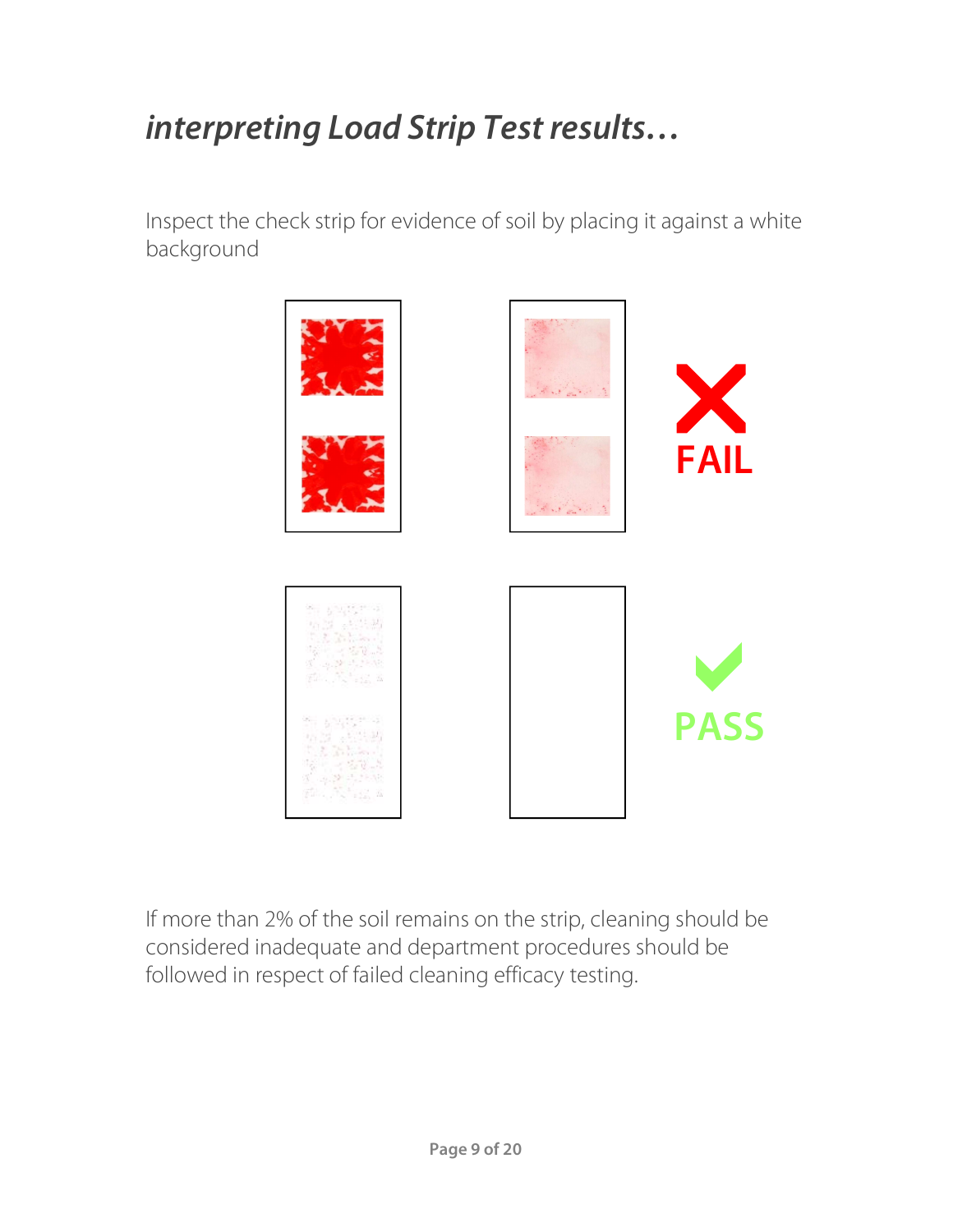## DentaCheck Protein Residue test …

The DentaCheck protein residue test is a rapid test that has the ability to detect residual proteins left behind on the surfaces of hard to clean dental and surgical instruments. An easy to read colour change gives you your final results within 10 seconds.

This protein test is based on a dye-binding solution used in clinical chemistry and can detect protein residues within 1ug sensitivity, therefore incubation is not required.

DentaCheck meets and exceeds current guidelines for protein testing, as published in HTM01-05 (page 60 section14.4)

Gloves must be worn when using the residual protein test

1. Rinse your instruments before testing as traces of cleaning fluid can give a false positive result. If the object to be tested is already wet, swab the object focusing on hinges or crevices which may be contaminated. If the object to be tested is dry, simply wet the swab with sterile water before you swab the areas of interest.

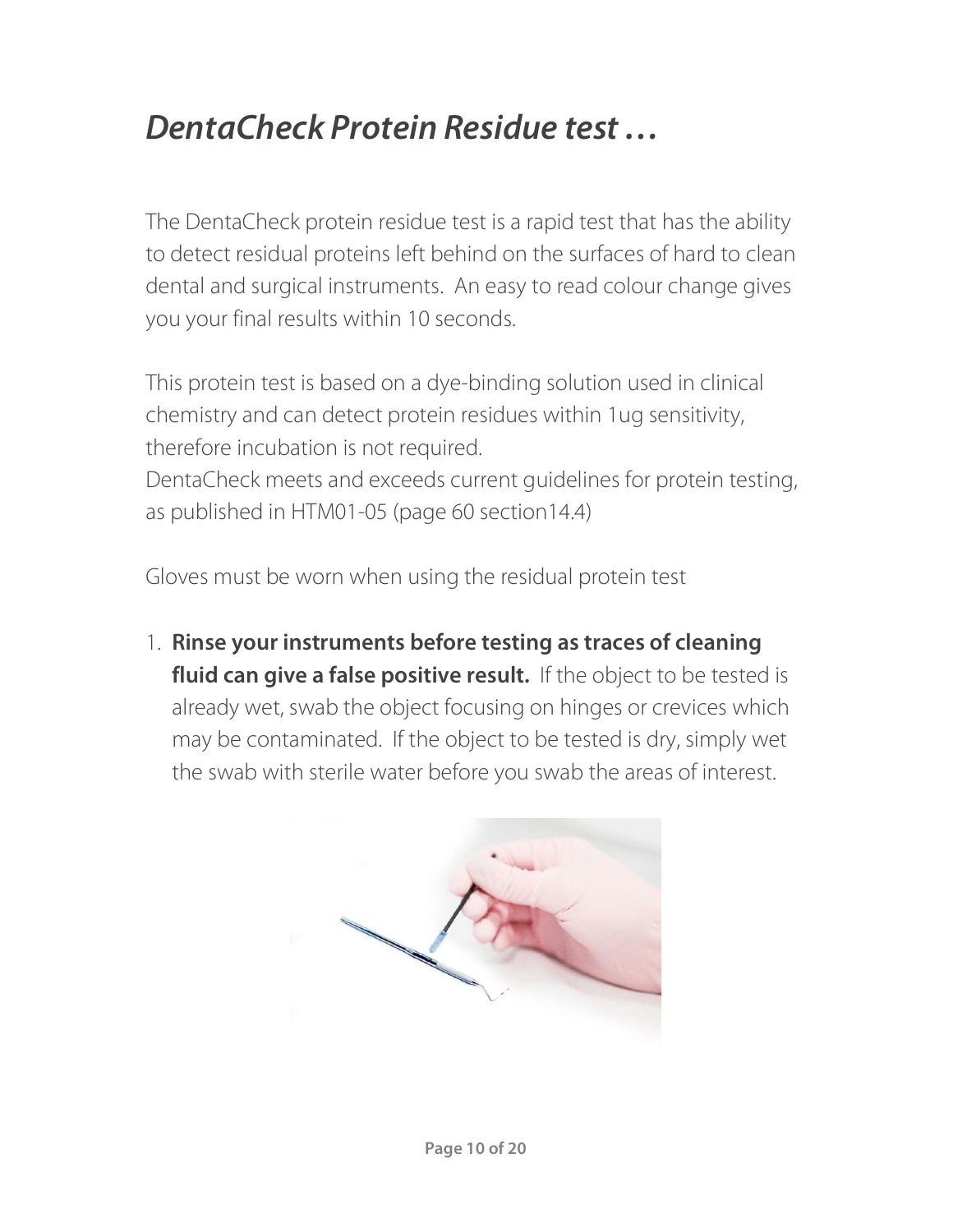2. Unscrew the cap.



3. Swirl the swab in the brown reagent for 5 seconds.



4. Visually inspect the reagent for colour change. If the reagent has turned a shade of blue, protein has been detected. The darker the blue colour, the more protein detected. If the reagent remains brown, protein residue has not been detected.

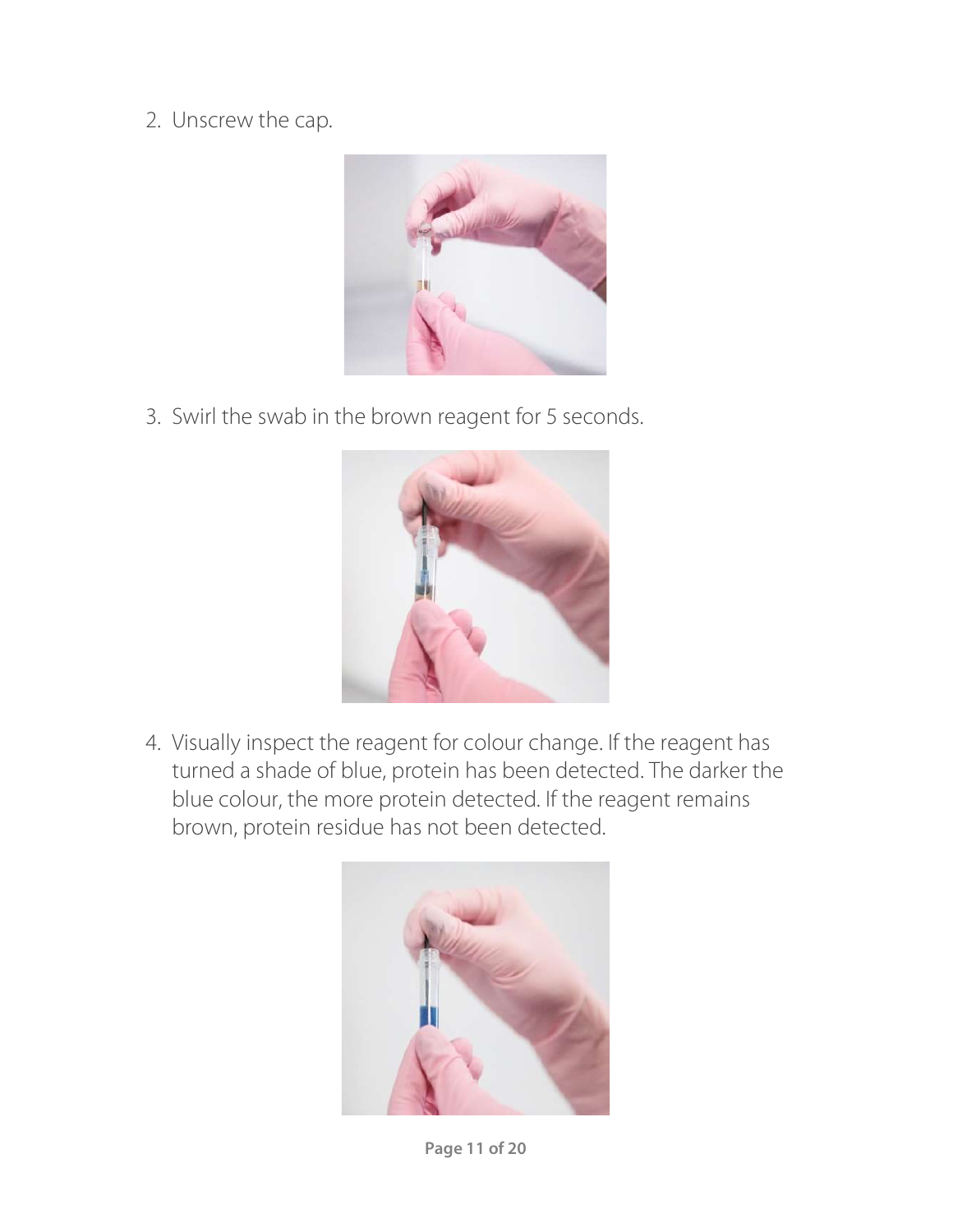### Interpreting the DentaCheck results…

The colour of the solution will indicate the level of protein residue on surface. By regarding the color of the solution, an estimate of surface cleanliness can be made.



#### Brown = PASS

The solution colour remains unchanged. No protein detected. No further action required.



#### Shades of Blue  $=$  FAIL

Colour change detected. Protein residue is present. The darker the blue colour, the more protein has been detected.

DentaCheck tests are available by calling Walker Electronics Ltd on 01636 892410 or ordering online at www.walkerelectronics.co.uk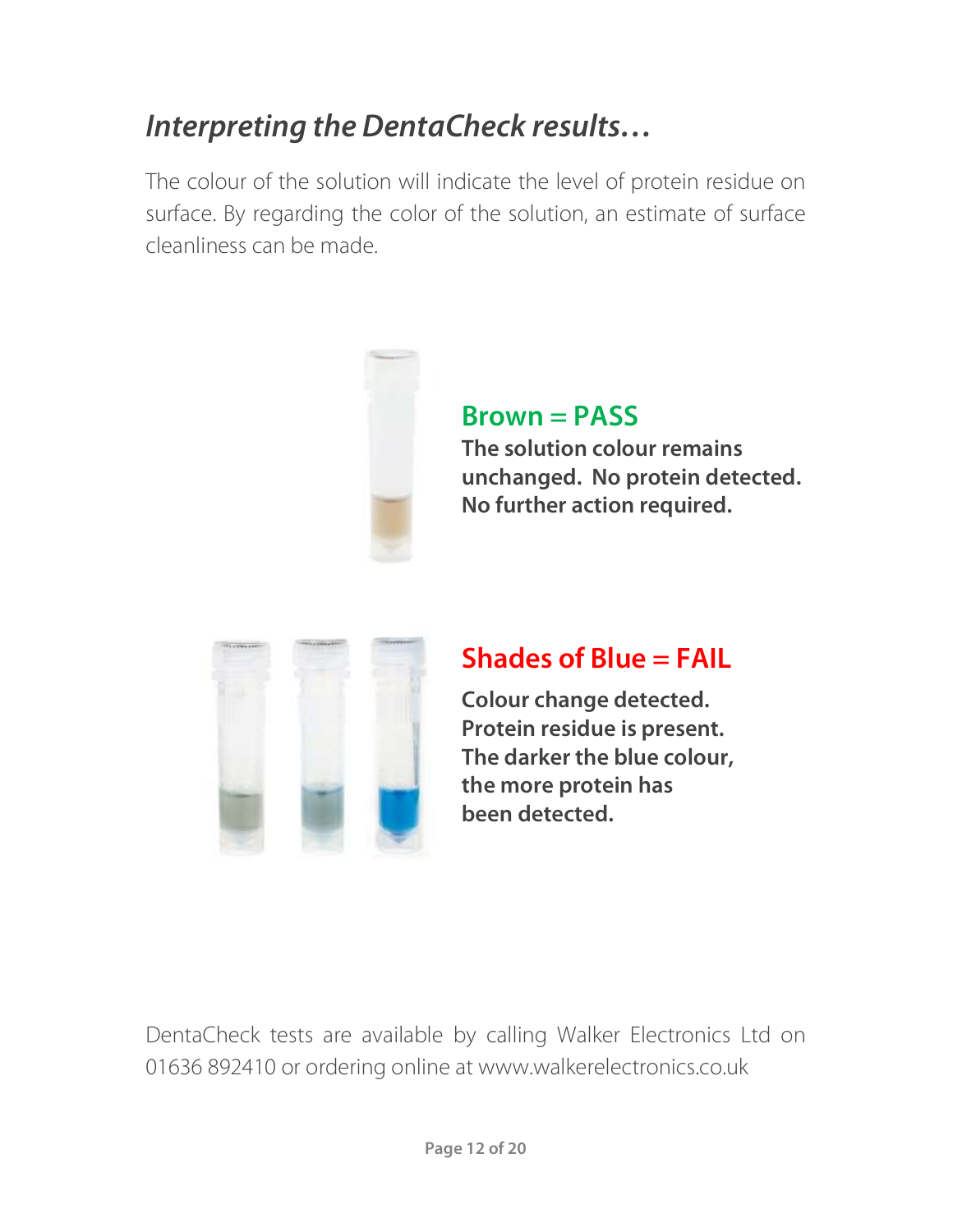#### Wand Meters…

HTM 01-05 states:

"Ultrasonic energy meters are now available to monitor efficiency and operating frequency of ultrasonic baths. They are much quicker and more convenient than the classic foil ablation test but should be used with care. Precise positioning of the wand will need to be noted in order to make the test repeatable."

Walker Electronics Ltd purchased and tested an ultrasonic activity meter from a reputable ultrasonic cleaner manufacturer. The activity meter that we tested did not give a meaningful reading as the power was represented in a 0 to 100% format with no explanation of what 100% was. The frequency that the activity meter stated was also suspect as the calibrated external frequency counter connected to the circuit was producing a different result.

As HTM01-05 states, precise positioning of the wand is essential to its accuracy. It is not possible under normal surgery conditions to position the wand with enough accuracy to obtain a consistently reliable result.

For the above reasons Walker Electronics Ltd strongly advise AGAINST the use of wand meters in ANY of their baths.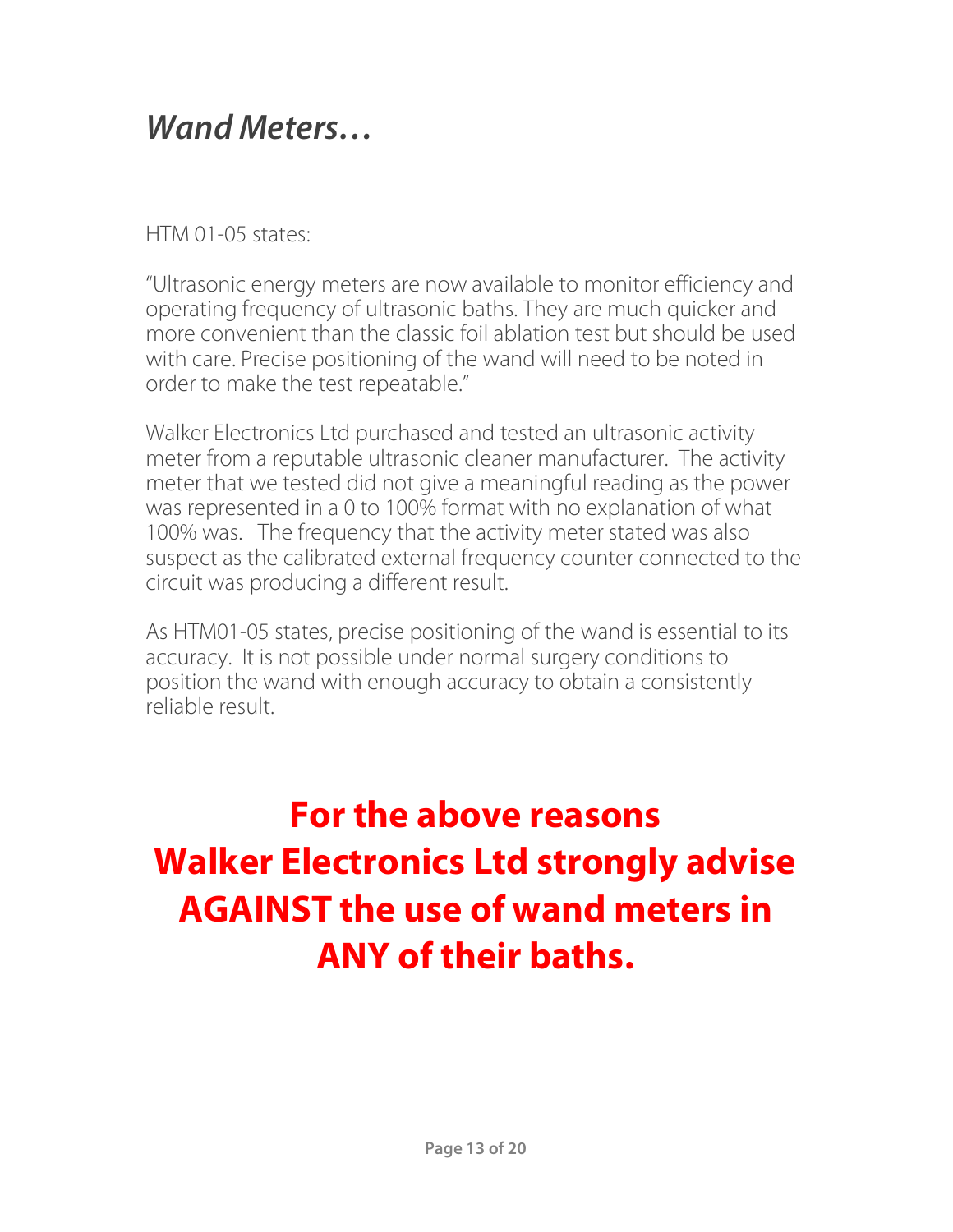## performing a Foil Ablation test…

Ultrasonic activity test or Foil Ablation as described in HTM 01-05

The ultrasonic activity can be investigated by the erosion pattern created on aluminium foil exposed in the tank for a short period. This activity may not be uniform throughout the tank. Validation tests will determine the pattern variation at defined positions and the time required to produce this pattern.

A roll of test foil to the specification recommended by HTM 01-05 is available by calling Walker Electronics Ltd on 01636 892410 or ordering online at www.walkerelectronics.co.uk.

The following equipment will be required:

- 1. aluminium foil provided for ultrasonic cleaner testing
- 2. adhesive tape (for example autoclave indicator tape or masking tape)
- 3. a watch or clock with a second hand
- 4. a rule or tape measure

#### Method



The following method should be used:

1. Cut strips of aluminium foil in lengths 120 mm longer than the bath is deep. Roll up one end of the foil so that the foil is now as long as the bath is deep.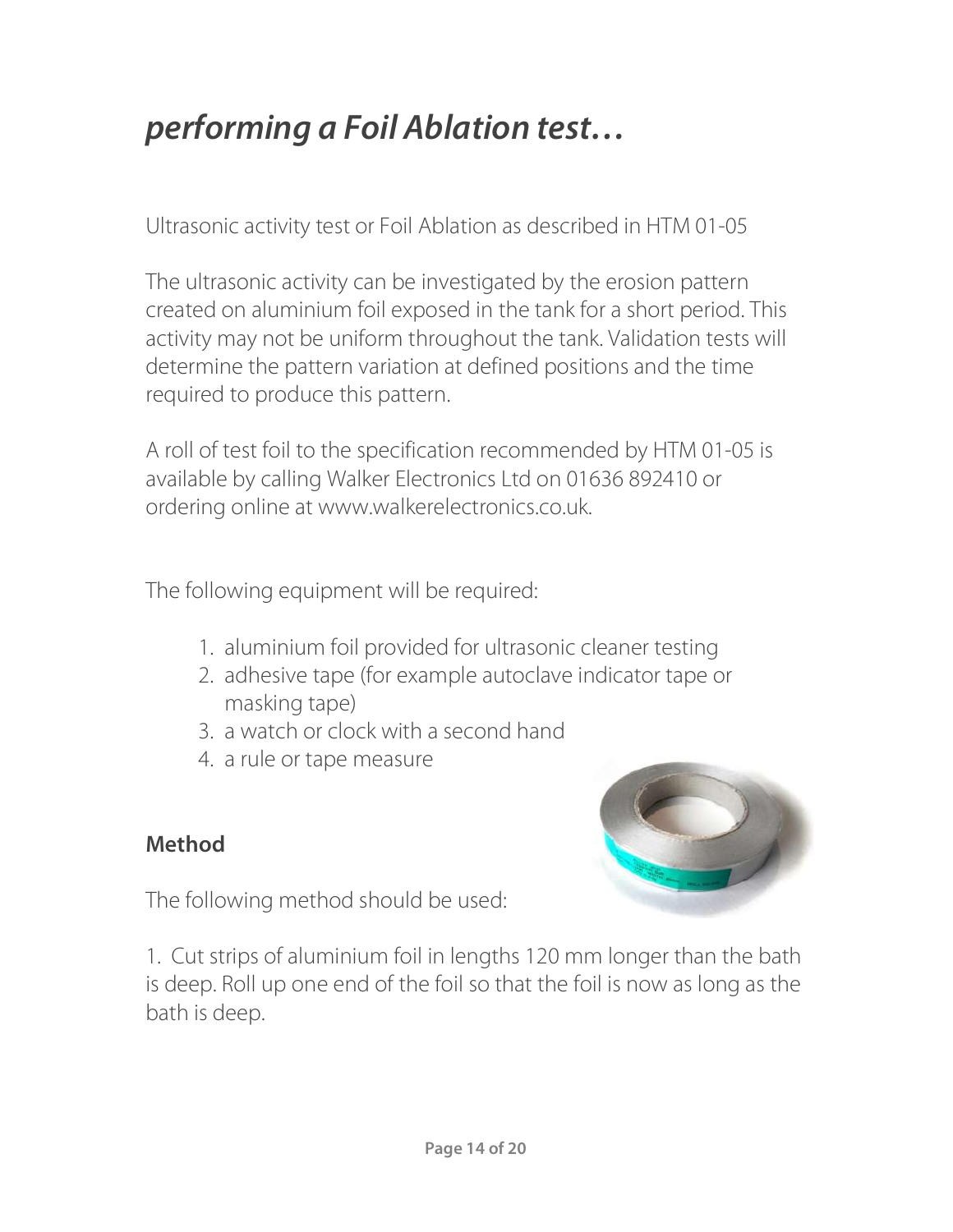#### 2. Ensure that:

- $\checkmark$  the water in the tank is at the required level
- $\checkmark$  the required amount of any chemical additive specified by the manufacturer has been added
- $\checkmark$  the water in the tank is at the specified operating temperature.

3. Carry out the manufacturer's recommended start-up procedure. This will normally include a period of operation to eliminate dissolved gases from the solution in the bath (the degassing procedure).

4. Using strips of adhesive tape across the top of the bath, suspend nine strips of the prepared foil in the bath in a 3 x 3 grid. Ensure that the rolled bottom end of each foil strip is no more than 10 mm above, but not touching, the bottom of the bath.



5. Operate the bath for the predetermined exposure time. This varies typically between 30 seconds and 10 minutes depending on the power rating of the ultrasonic transducers.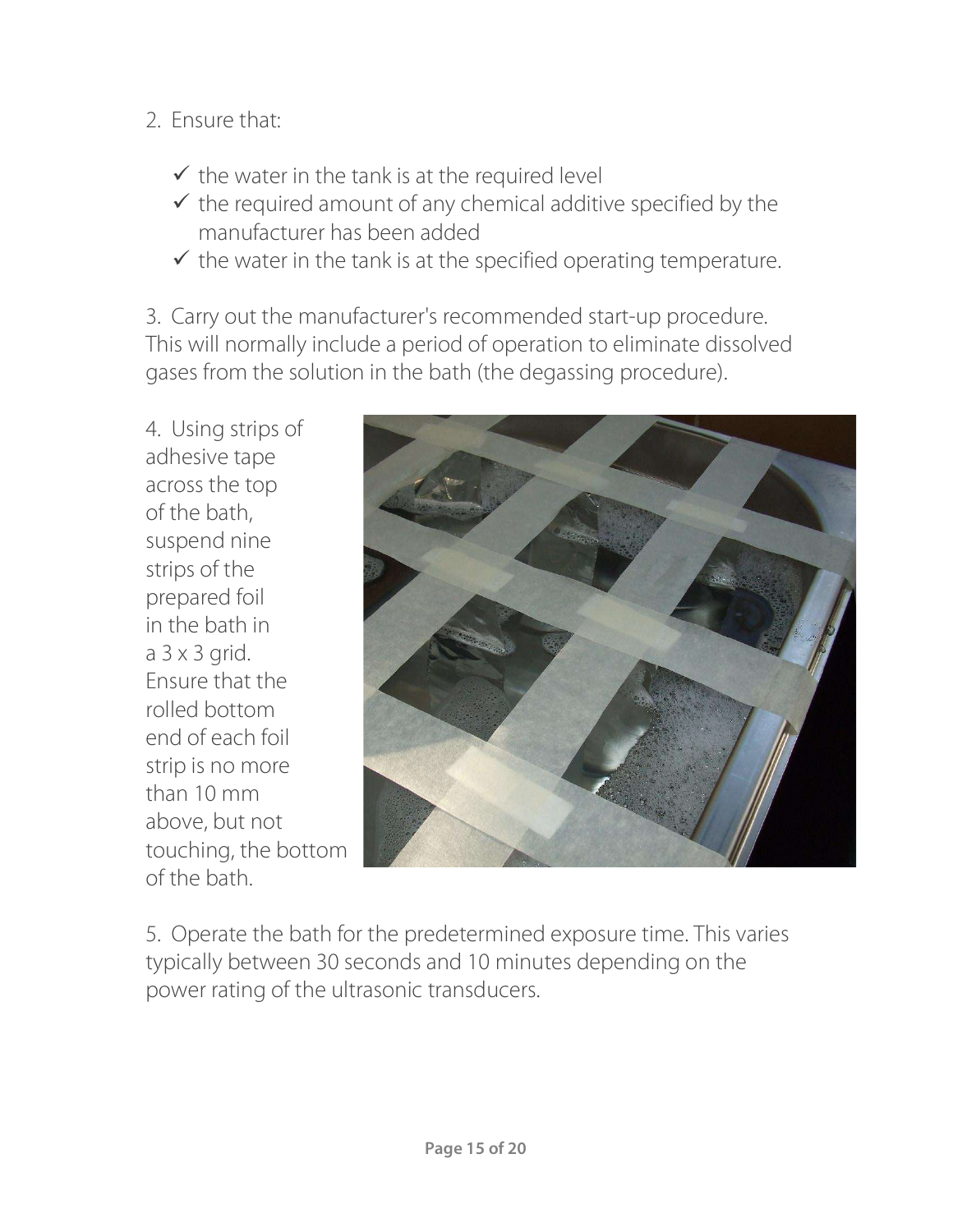6. Remove the strips from the bath, blot-dry and examine. The strips can be filed conveniently by sticking them to a sheet of plain paper using a transparent adhesive tape.

7. Drain the bath and clean to remove debris of eroded aluminium foil.

### Interpreting the foil ablation test results…

When the foil strips are inspected, the areas that show maximum erosion should be at similar positions on all nine foils and each should be eroded to a similar extent.



On re-testing the extent of erosion, the erosion pattern should remain consistent. If the zones of erosion are markedly different on the nine foils, it indicates poor uniformity of cleaning. Poor uniformity of cleaning might be due to failure of one or more of the transducers that produce the ultrasonic vibration in the base of the bath.

A significant change between tests indicates a deterioration or failure in the transducers. If there is no erosion, this indicates complete failure. In the event of any of these findings, withdraw the ultrasonic cleaner from use and send it for repair or replace it.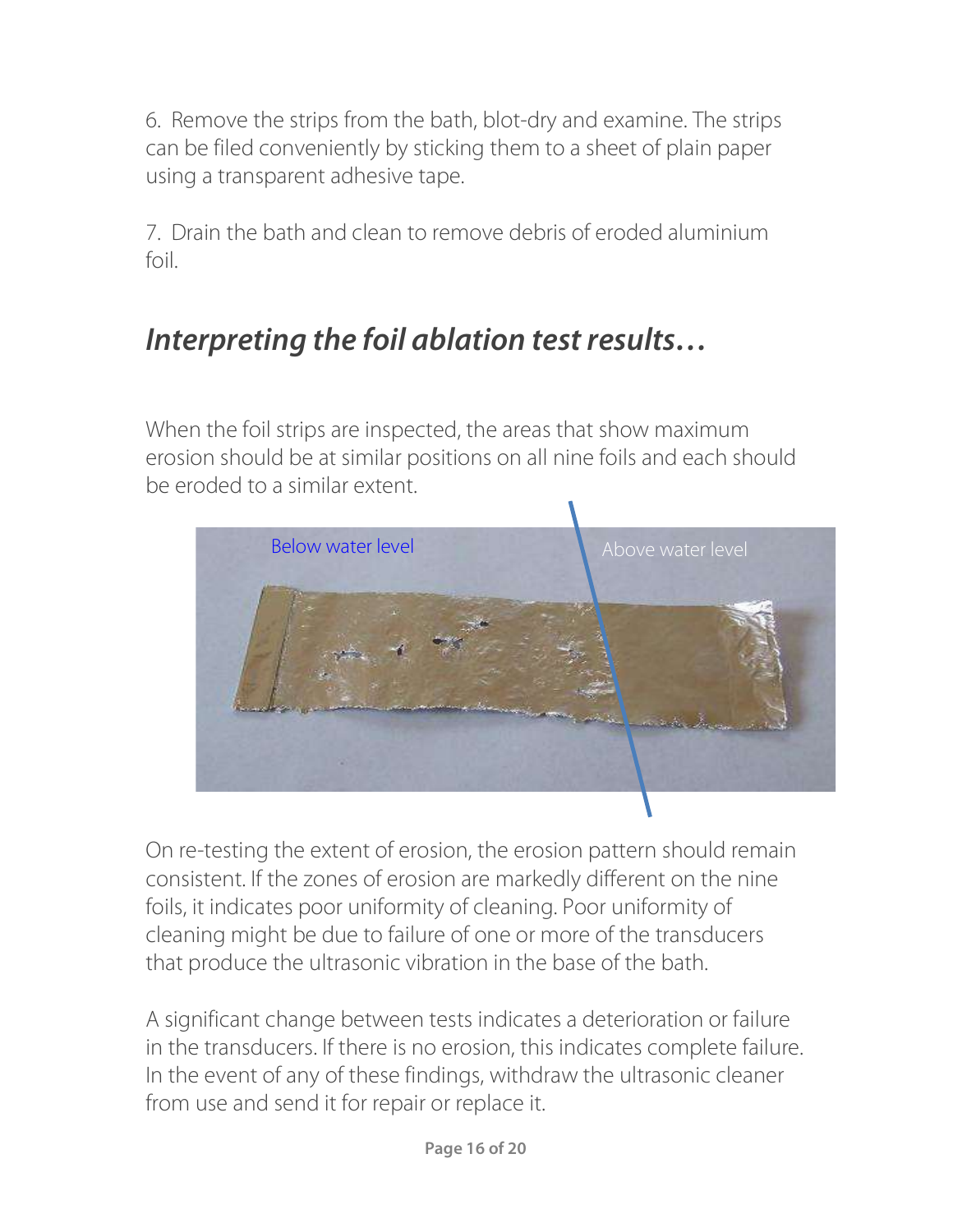|               | Period    | Valker Electronics Ltd QC and<br>Q105 ultrasonic baths | Walker Electronics Ltd 80T, T105,<br>80H and H105 ultrasonic baths |
|---------------|-----------|--------------------------------------------------------|--------------------------------------------------------------------|
|               | Daily     | Visual inspection<br>of instruments                    | Visual inspection<br>of instruments                                |
| Page 17 of 20 | Weekly    | Protein residue test<br>Load strip test                | Protein residue test<br>Load strip test                            |
|               | Quarterly | Same as weekly tests                                   | Same as weekly tests AND<br>Foil ablation test                     |
|               | Yearly    | Walker Electronics Ltd<br>for validation<br>Return to  | Walker Electronics Ltd<br>for validation<br>Return to              |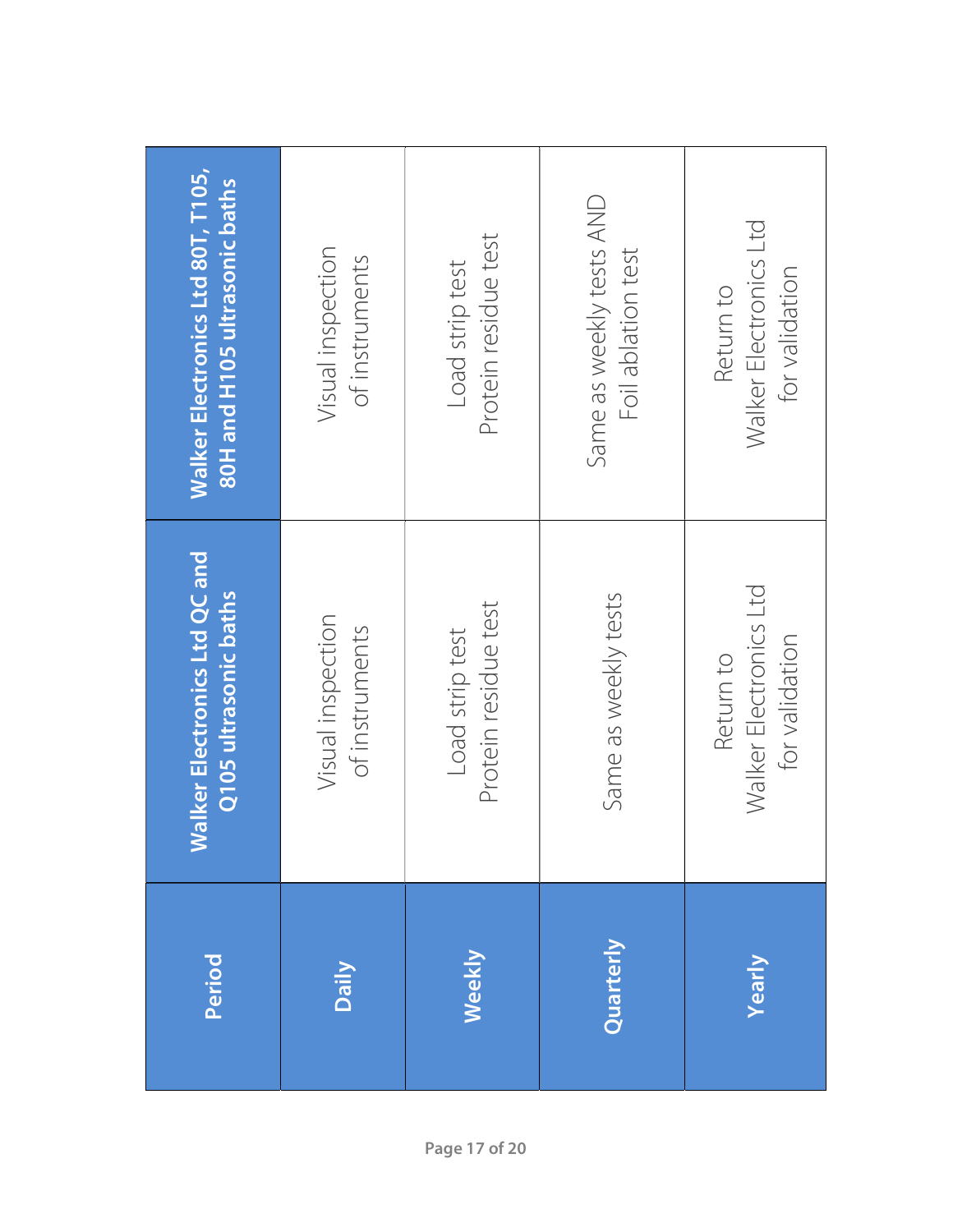blank for your notes…